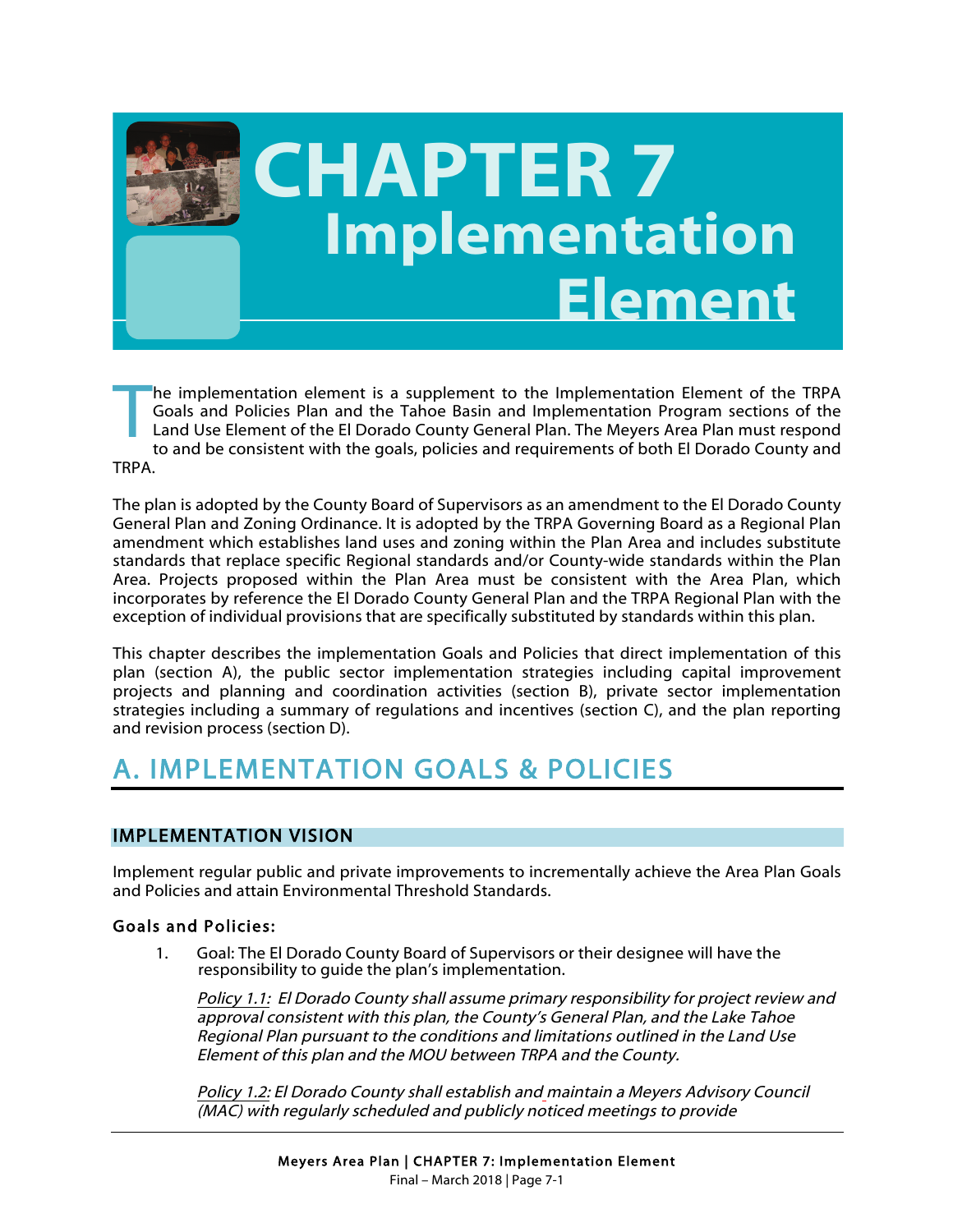recommendations to the Planning Commission, County Board of Supervisors, and/or TRPA on the implementation of this Plan. The MAC shall include seven residents or property owners in the Lake Tahoe Region of unincorporated El Dorado County. The MAC shall include community members representing business, environmental, recreation, and other appropriate interests necessary to carry out the vision of the Meyers Area Plan. The MAC shall be comprised of elected board members of a Municipal Advisory Council or other appropriate special district, or if no appropriate entity exists, the MAC members may be appointed by the El Dorado County Board of Supervisors.

Policy 1.3: Land coverage, commercial floor area, tourist accommodation units, and other units of use regulated by TRPA shall not be transferred out of the Plan Area unless the Board of Supervisors or their designee finds that such transfer will result in a substantial community benefit in terms of implementing this plan.

2. Goal: Fund and implement a portion of the improvements necessary to achieve the Plan's goals and policies through private sector projects.

Policy 2.1: Improve scenic quality and community character by permitting projects that are consistent with the Meyers Area Plan Design Standards and Guidelines (Attachment A).

Policy 2.2: Provide incentives to privately funded projects that result in measurable progress towards achieving Plan goals and policies.

3. Goal: Fund public sector capital improvement projects, and planning and coordination activities through a variety of funding sources.

Policy 3.1: Actively pursue funding to implement this plan from federal, state, and local grant sources, philanthropic organizations, and private/public partnerships.

Policy 3.2: Consider the feasibility of establishing local funding sources such as improvement or assessment districts as a means to implement this plan.

Policy 3.3: Encourage the creation of a community non-profit organization to assist with funding and implementing improvements to implement this plan.

4. Goal: Achieve a sustainable and compact land use pattern by directing future commercial, tourist, and multi-family residential uses to appropriate areas within the Plan Area.

Policy 4.1: Direct the majority of additional CFA that becomes available to El Dorado County to within the Meyers Area Plan.

Policy 4.2: Identify and encourage opportunities to relocate and consolidate existing commercial uses within the Plan Area.

Policy 4.3: Encourage public agencies that hold banked land coverage, CFA, Tourist units, or residential units in the plan area to make them available for use within the Plan Area.

Policy 4.4: Request Caltrans to make available for sale or other means of transfer the excess US 50 right of way in Meyers to the adjoining property owners or the County.

5. Goal: Continuously review and update this Plan to reflect current technology, regulation, policy, community direction, and the environment.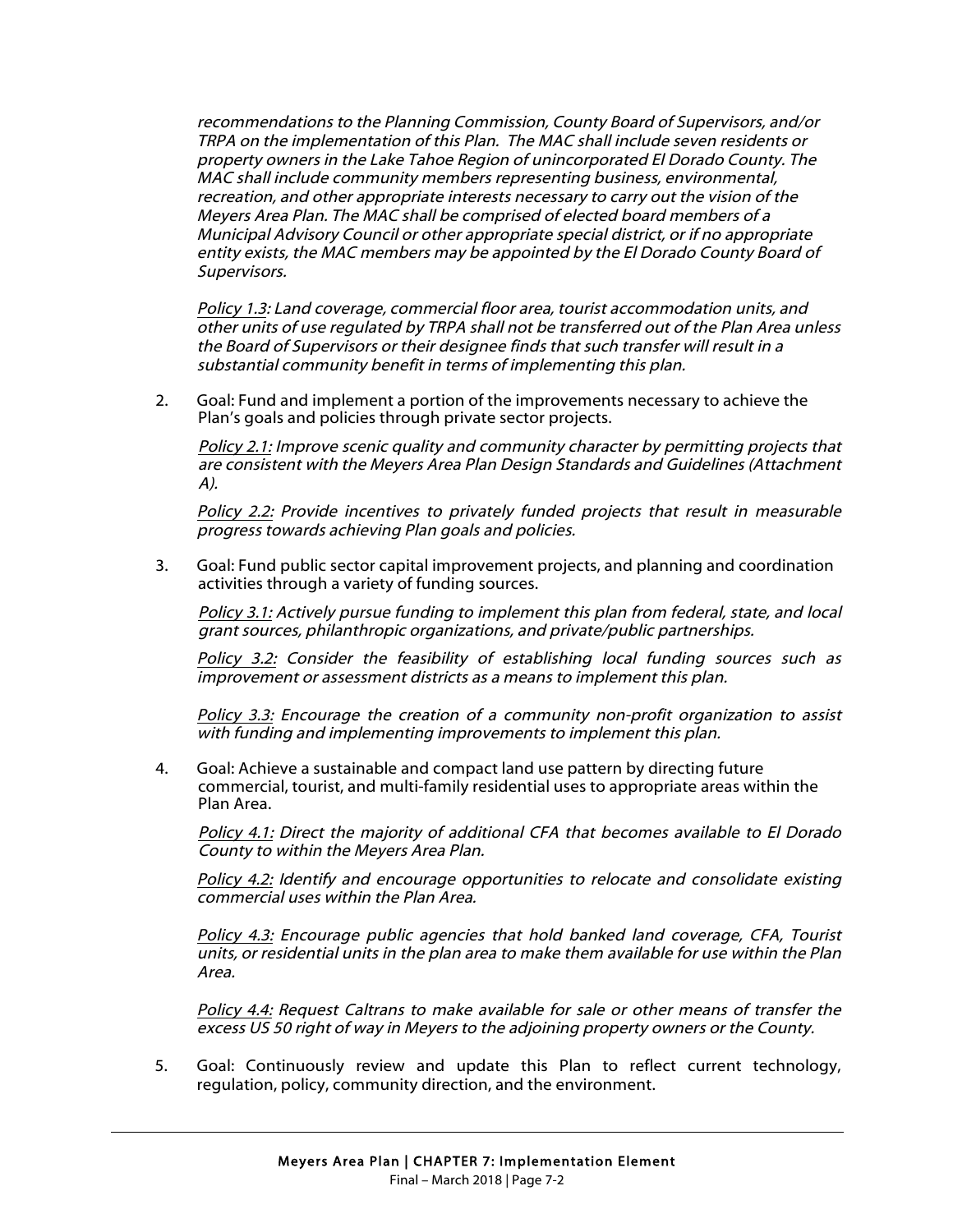Policy 5.1: El Dorado County, TRPA, and the Meyers Advisory Council will consider revisions or amendments to this plan at least once every four years.

Policy 5.2: The Meyers Advisory Council will evaluate this plan annually and advise the TRPA and El Dorado County if changes are appropriate prior to the comprehensive review every four years.

# B. PUBLIC SECTOR IMPLEMENTATION STRATEGIES

Public sector investments are necessary to achieve the community vision and goals and policies of the Area Plan. The following tables list Capital Improvement Projects and Operations and Planning Activities necessary to implement this plan. Attachment C includes project summary sheets with additional detail on each item.

| <b>PRIORITY</b><br>(As Ranked<br>by<br>Community<br>Workshop<br>Participants) | <b>IMPLEMENTER</b>                                                | <b>PROJECT</b>                                                 | <b>DESCRIPTION</b>                                                                                                                                                                                                                                                                                                                                                                                |
|-------------------------------------------------------------------------------|-------------------------------------------------------------------|----------------------------------------------------------------|---------------------------------------------------------------------------------------------------------------------------------------------------------------------------------------------------------------------------------------------------------------------------------------------------------------------------------------------------------------------------------------------------|
| 18 (must do)                                                                  | El Dorado<br>County                                               | Meyers<br>Sustainable<br><b>Mobility Project</b><br>Phase 2    | Roadway and intersection improvements<br>to reduce congestion, calm traffic, and<br>improve pedestrian safety. Improvements<br>may include: stamped concrete center<br>lane, an additional crosswalk, signage<br>improvements, reverse ingress-egress at<br>Visitor Center, turn lanes or other<br>intersection improvements at US 50 and N.<br>Upper Truckee, and US 50 and S. Upper<br>Truckee. |
| 12 (must do)                                                                  | El Dorado<br>County                                               | US 50 Corridor<br>Streetscape<br>Improvements                  | Streetscape improvements along the US<br>50 corridor from the SR 89 intersection to<br>the east end of the Plan Area.<br>Improvements include landscaping and,<br>seasonal planter and public art placement<br>within the paved shoulder.                                                                                                                                                         |
| 8 (should do)                                                                 | Tahoe<br>Transportation<br><b>District or El</b><br>Dorado County | Meyers<br>Welcome Sign                                         | Construct a "Welcome to Meyers" sign<br>south of US 50 on the west side of the<br>Town Center.                                                                                                                                                                                                                                                                                                    |
| 8 (should do)                                                                 | <b>CA Department</b><br>of Agriculture                            | Agricultural<br>Inspection<br>Station<br>Relocation<br>Project | Relocate the existing agricultural<br>inspection station to west of the Meyers<br><b>Community Center.</b>                                                                                                                                                                                                                                                                                        |

# TABLE 7-1: CAPITAL IMPROVEMENT PROJECTS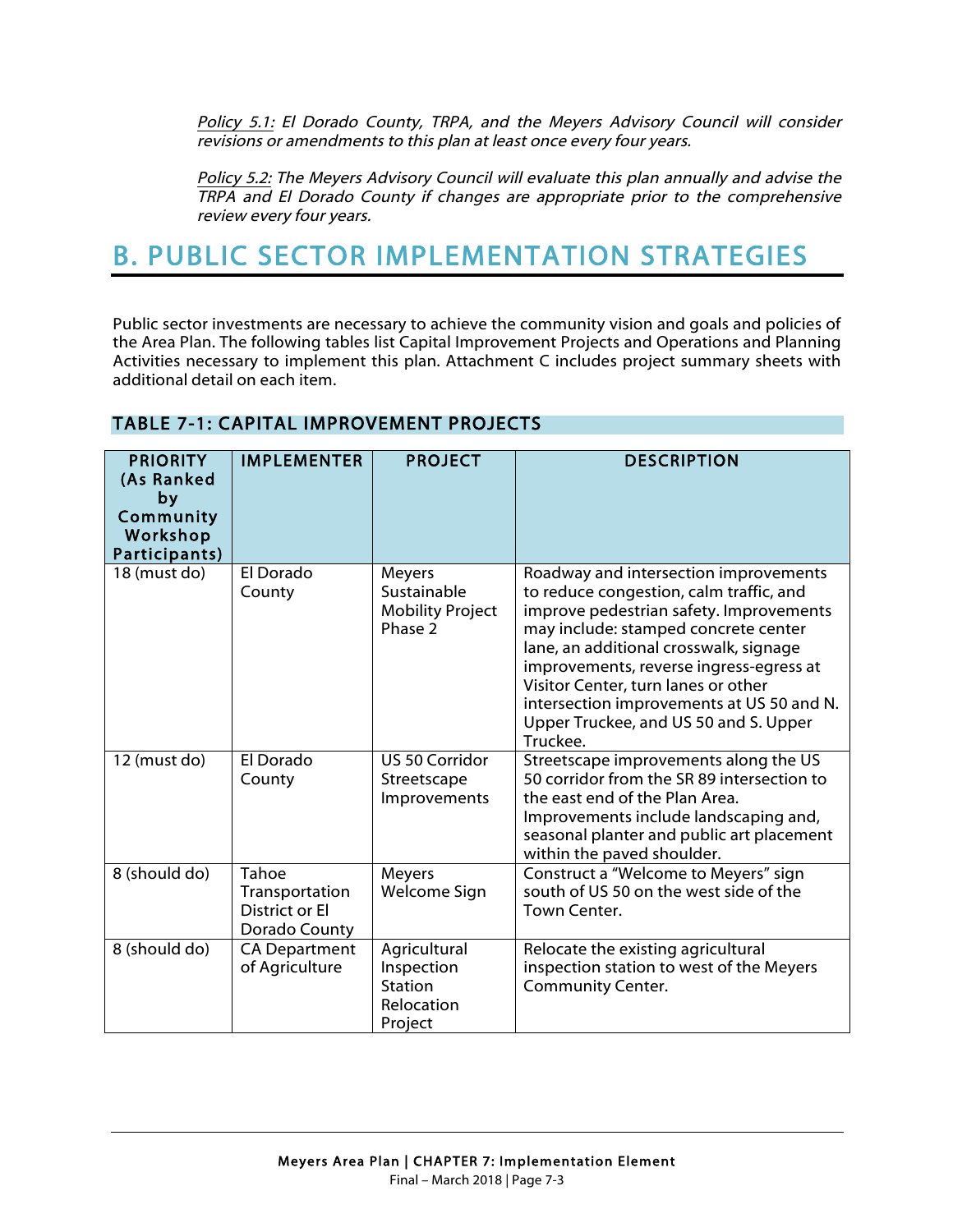| <b>PRIORITY</b><br>(As Ranked<br>by<br>Community<br>Workshop | <b>IMPLEMENTER</b>                                       | <b>PROJECT</b>                                                                  | <b>DESCRIPTION</b>                                                                                                                                                                                                                                                                                                                                                                                                        |
|--------------------------------------------------------------|----------------------------------------------------------|---------------------------------------------------------------------------------|---------------------------------------------------------------------------------------------------------------------------------------------------------------------------------------------------------------------------------------------------------------------------------------------------------------------------------------------------------------------------------------------------------------------------|
| Participants)<br>8 (should do)                               | El Dorado<br>County                                      | Meyers<br>Sustainable<br><b>Mobility Project</b><br>Phase 1                     | Pedestrian and scenic improvements<br>within the unpaved US 50 ROW<br>implemented through an expanded<br>easement or encroachment permit.<br>Improvements may include: creating a<br>landscape buffer between the Pat Lowe<br>bike trail and US 50, maintenance or<br>improvements to the existing Pat Lowe<br>Trail, bollard style lighting along the trail,<br>transit shelters, pedestrian kiosks and                  |
| 6 (should do)                                                | <b>Tahoe Resource</b><br>Conservation<br><b>District</b> | Meyers Area-<br><b>Wide Erosion</b><br><b>Control and BMP</b><br>Implementation | benches.<br>Addresses runoff from County right of way<br>and private commercial properties in the<br>eastern portion of Meyers. Also includes<br>enhancement of the Meyers Creek SEZ on<br>each side of the US 50 crossing.                                                                                                                                                                                               |
| 4 (should do)                                                | El Dorado<br>County                                      | SR 89 Class 1<br>Path                                                           | Class 1 shared-use path in the SR 89 ROW,<br>east of the HWY.                                                                                                                                                                                                                                                                                                                                                             |
| 3 (should do)                                                | Tahoe<br>Transportation<br><b>District</b>               | Meyers Loop<br>Multi-use Trail<br>and Trailhead                                 | Construct a trailhead north of the US 50<br>and SR 89 intersection with public parking<br>& signage. Class 1 multi-use trail leading<br>north from the trailhead and accessing<br>Washoe Meadows State Park. New class 1<br>segment connecting the trailhead to the<br>existing Pat Lowe trail to the east, and to N.<br>Upper Truckee Road to the west.                                                                  |
| 2 (could do)                                                 | El Dorado<br>County                                      | East San<br><b>Bernardino Trail</b>                                             | Shared-use trail connection between<br>Tahoe Paradise Park and the North Upper<br>Truckee neighborhood. Bike route along<br>San Bernardino from North Upper Truckee<br>on the west, and from Apache on the east,<br>with a class 1 shared-use trail connection<br>between the ends of San Bernardino. Class<br>1 trail to follow the San Bernardino right of<br>way and include a crossing of the Upper<br>Truckee River. |
| 2 (could do)                                                 | Tahoe<br>Transportation<br><b>District</b>               | <b>East Meyers</b><br><b>Trailhead</b>                                          | Construct a trailhead on State property off<br>US 50 at the eastern edge of the Meyers<br><b>Community Center District. Trailhead</b><br>should include public parking and signage,<br>and provide access to the existing<br>unpaved trail connecting to Oneidas St.,<br>and the existing class 1 trail through<br>Meyers and along US 50 to the City of<br>South Lake Tahoe.                                             |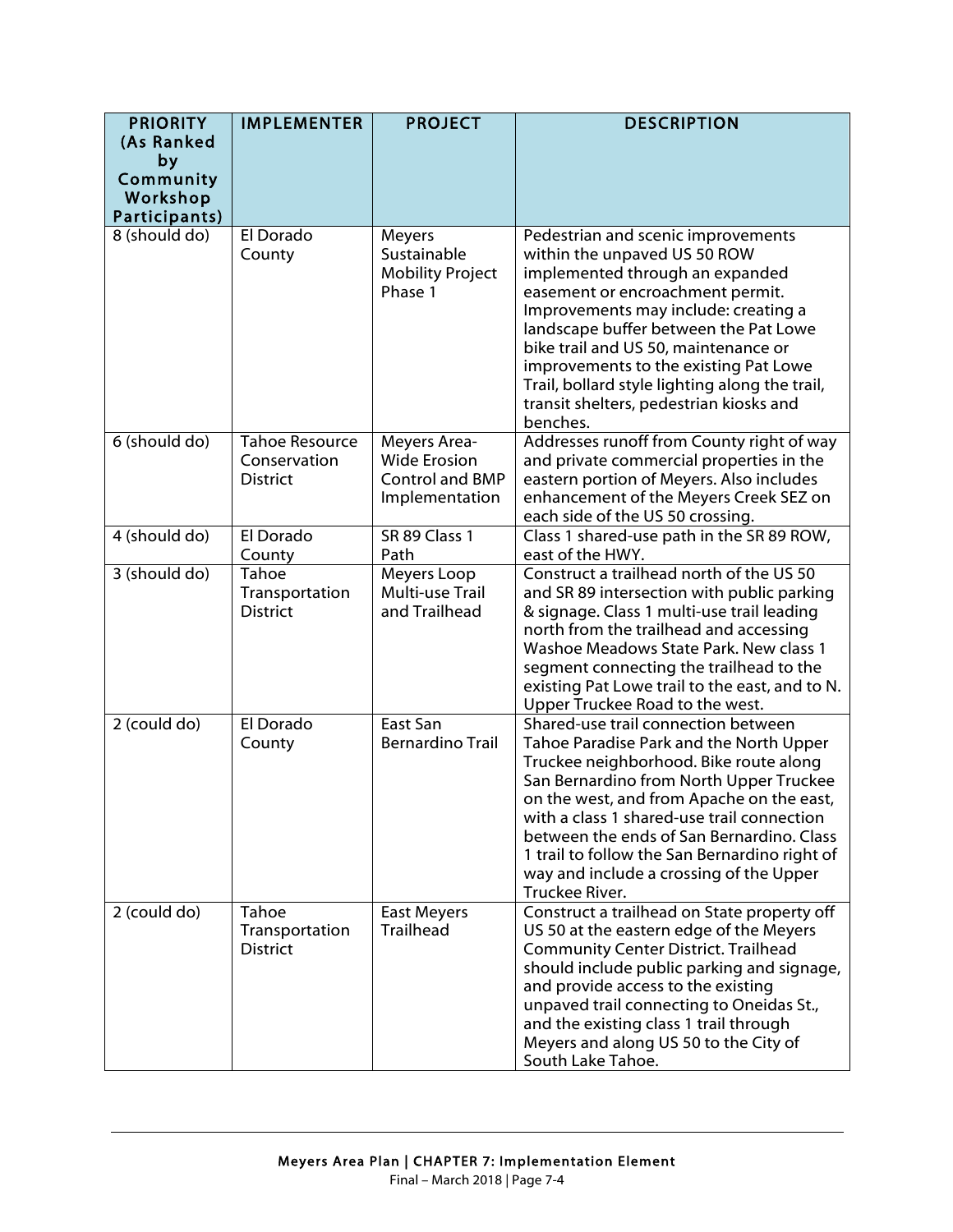| <b>PRIORITY</b><br>(As Ranked<br>by<br>Community<br>Workshop<br>Participants) | <b>IMPLEMENTER</b>                                       | <b>PROJECT</b>                                                                                                | <b>DESCRIPTION</b>                                                                                                                                                             |
|-------------------------------------------------------------------------------|----------------------------------------------------------|---------------------------------------------------------------------------------------------------------------|--------------------------------------------------------------------------------------------------------------------------------------------------------------------------------|
| 0 (could do)                                                                  | California Tahoe<br>Conservancy                          | Tahoe Pines Day<br>Use Area or<br><b>Tahoe Pines</b><br>Campground<br>Rehabilitation<br>and Access<br>Project | Construct day use amenities including<br>parking, picnic tables, and signage. Include<br>an undercrossing of the UTR at the existing<br>bridge, potentially as a second phase. |
| 0 (could do)                                                                  | <b>Tahoe Resource</b><br>Conservation<br><b>District</b> | <b>Upper Truckee</b><br><b>River Tahoe</b><br>Paradise Reach<br>Enhancement<br>Project                        | Stabilize eroding banks and<br>remove/improve existing river bed<br>structure.                                                                                                 |

# TABLE 7-2: OPERATIONS AND PLANNING ACTIVITIES

| <b>PRIORITY</b><br>(As Ranked<br>by<br>Community<br>Workshop<br>Participants) | <b>IMPLEMENTER</b>                                     | <b>ACTIVITY</b>                                                                   | <b>DESCRIPTION</b>                                                                                                                                                                                                                                                                              |
|-------------------------------------------------------------------------------|--------------------------------------------------------|-----------------------------------------------------------------------------------|-------------------------------------------------------------------------------------------------------------------------------------------------------------------------------------------------------------------------------------------------------------------------------------------------|
| 8 (should do)                                                                 | Non-profit<br>groups, USFS,<br><b>CTC, State Parks</b> | Backcountry<br>Access - Rock<br>Climbing and<br><b>Winter Trails</b><br>Inventory | Coordinate with land management<br>agencies to inventory existing rock<br>climbing/bouldering areas and winter<br>backcountry access points, identify and<br>implement access improvements where<br>needed, and advertise rock climbing/<br>winter backcountry opportunities as<br>appropriate. |
| 2 (could do)                                                                  | USFS, CTC, State<br>Parks, El Dorado<br>Co & TRPA      | Maintain a trail<br>network                                                       | TRPA and El Dorado County will<br>coordinate with public land managers to<br>provide a system of trails that provide<br>connectivity between residential areas,<br>recreation areas, and commercial areas<br>consistent with resource management<br>goals.                                      |
| 1 (could do)                                                                  | El Dorado<br>County                                    | Pat Lowe trail<br>snow removal                                                    | El Dorado County will implement snow<br>removal operations on the Pat Lowe Class<br>1 trail through Meyers.                                                                                                                                                                                     |
| 1 (could do)                                                                  | Meyers<br>residents and<br>businesses                  | Form a non-profit<br>organization for<br>Meyers                                   | Create a non-profit organization to assist<br>with implementing and funding<br>improvements in Meyers.                                                                                                                                                                                          |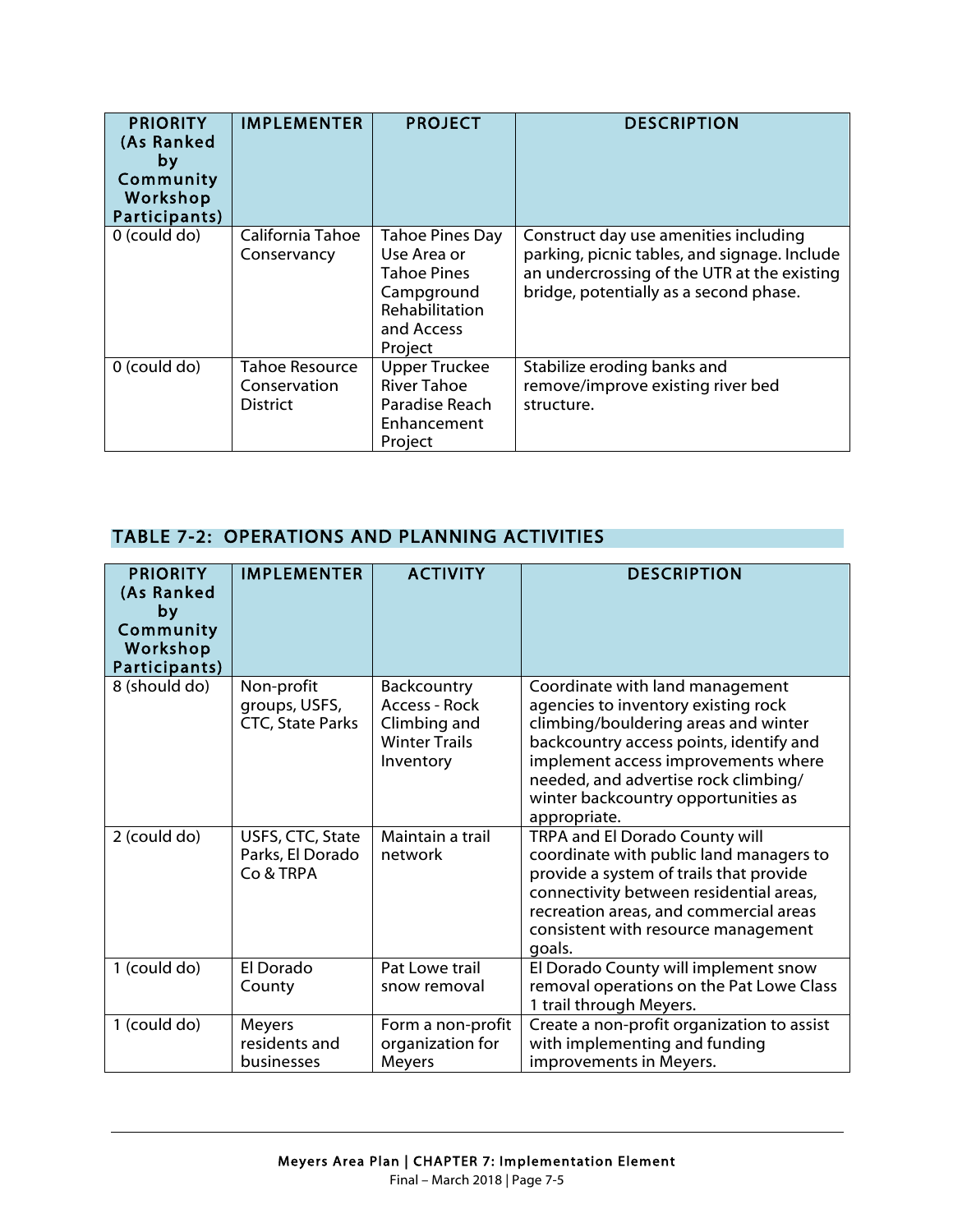| <b>PRIORITY</b>           | <b>IMPLEMENTER</b>                                                                             | <b>ACTIVITY</b>                                                     | <b>DESCRIPTION</b>                                                                                                                                                                                                                                                                                                                                                                                                               |
|---------------------------|------------------------------------------------------------------------------------------------|---------------------------------------------------------------------|----------------------------------------------------------------------------------------------------------------------------------------------------------------------------------------------------------------------------------------------------------------------------------------------------------------------------------------------------------------------------------------------------------------------------------|
| (As Ranked<br>by          |                                                                                                |                                                                     |                                                                                                                                                                                                                                                                                                                                                                                                                                  |
| Community                 |                                                                                                |                                                                     |                                                                                                                                                                                                                                                                                                                                                                                                                                  |
| Workshop<br>Participants) |                                                                                                |                                                                     |                                                                                                                                                                                                                                                                                                                                                                                                                                  |
| $1$ (could do)            | <b>Tahoe Resource</b>                                                                          | Monitoring and                                                      | Regularly monitor and treat invasive                                                                                                                                                                                                                                                                                                                                                                                             |
|                           | Conservation<br><b>District</b>                                                                | <b>Treating Invasive</b><br><b>Species</b>                          | species. Prioritize efforts along bike trails<br>and roadways that can serve as a vector<br>for the spread of invasive species.                                                                                                                                                                                                                                                                                                  |
| 1 (could do)              | State Parks, El<br>Dorado<br>County,& TRPA                                                     | Integrate Washoe<br><b>Meadows State</b><br>Parks General<br>Plan   | Actively participate in the development of<br>the Washoe Meadows State Park General<br>Plan to ensure it provides recreational<br>opportunities, trail connectivity, and<br>environmental improvements consistent<br>with the Meyers Vision.                                                                                                                                                                                     |
| 1 (could do)              | El Dorado<br>County, TRCD,<br><b>Sugar Pine</b><br>Foundation or<br>other non-profit<br>groups | Provide Sierra<br>Juniper seedlings                                 | Coordinate with local non-profit or<br>community groups to develop a funding<br>source and nursery to provide low cost or<br>free Sierra Juniper seedlings for use in the<br>Plan Area.                                                                                                                                                                                                                                          |
| 1 (could do)              | Caltrans & El<br>Dorado County                                                                 | US 50 snow<br>removal and<br>storage<br>operational<br>improvements | El Dorado County and Caltrans will<br>coordinate to identify and implement<br>feasible changes to snow removal and<br>storage operations along US 50.<br>Operational improvements should<br>consider vehicle, pedestrian, and bicycle<br>safety; the visibility of adjacent<br>businesses; funding sources and cost<br>constraints; year-round use of the class 1<br>trail; and impacts on native vegetation<br>and landscaping. |
| 1 (could do)              | Tahoe<br>Transportation<br>District (TTD)                                                      | <b>Transit Service</b><br>Coordination                              | El Dorado County will coordinate with<br>TTD to provide improved transit service<br>between Meyers and the City of South<br>Lake Tahoe.                                                                                                                                                                                                                                                                                          |
| $0$ (could do)            | El Dorado<br>County                                                                            | <b>Enhanced Street</b><br>Sweeping                                  | Implement ongoing street sweeping<br>operations using the best available<br>technology.                                                                                                                                                                                                                                                                                                                                          |
| $0$ (could do)            | USFS, El Dorado<br>County or TRPA,<br>local non-profits                                        | Streamline<br>approval of<br>Guide and<br><b>Outfitter Services</b> | Secure funding and coordinate with USFS<br>to perform a programmatic<br>environmental review of guide and<br>outfitter services based out of Meyers. The<br>review should provide opportunities for a<br>variety of guide services to be more easily<br>permitted.                                                                                                                                                               |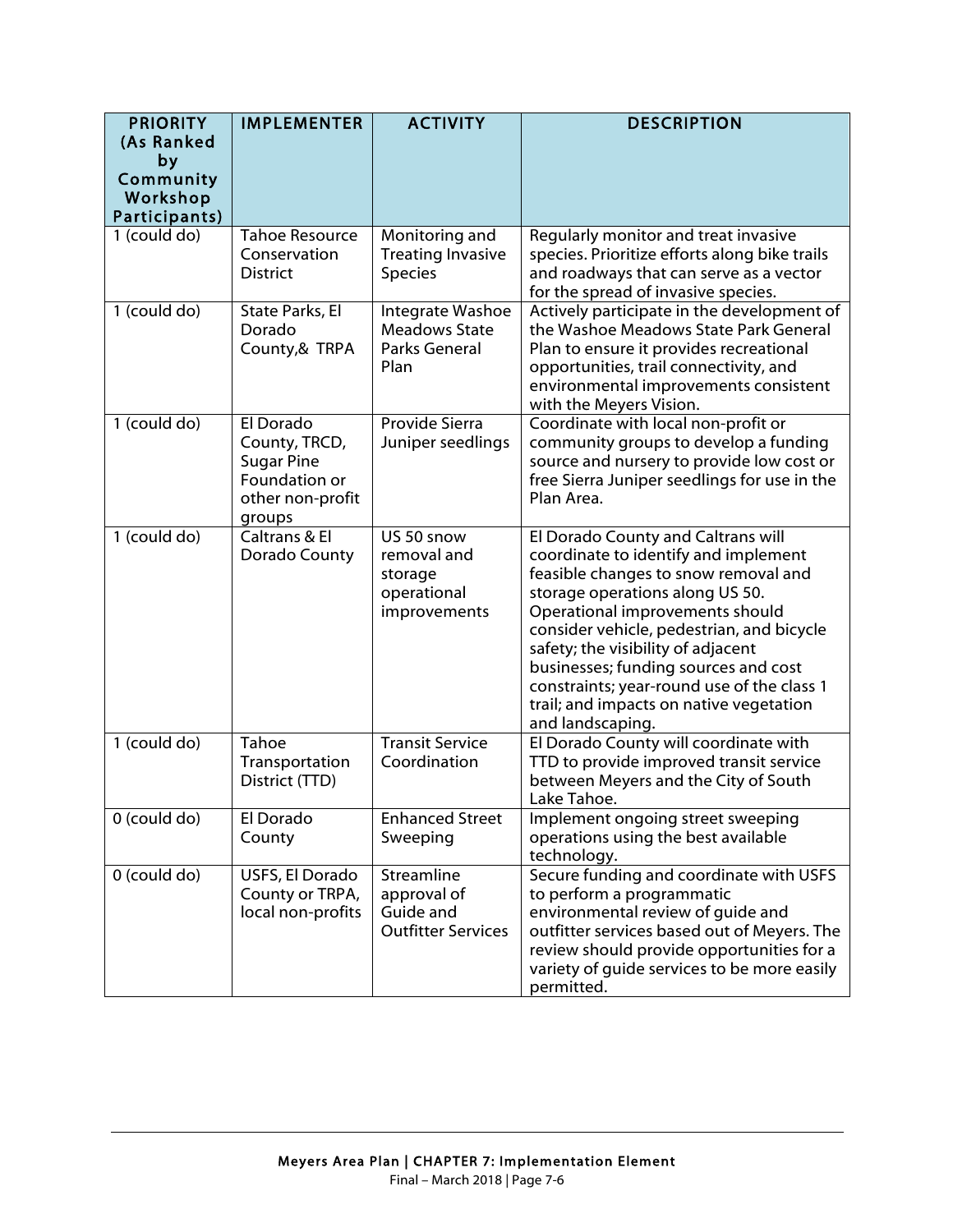# C. PRIVATE SECTOR IMPLEMENTATION STRATEGIES

Private property improvements are necessary to implement the Area Plan. Private sector improvements are facilitated through regulations that ensure proposed projects are consistent with this plan and attain environmental threshold standards, and through incentives that provide benefits to private parties in exchange for public benefits. Relevant incentives and regulations are summarized below.

#### INCENTIVES

#### Community Incentive Projects

The Community Incentive Project program waives fees for the allocation of commercial floor area. The incentives are available to projects that provide specific public and environmental benefits including public gathering spaces and parking, exceed water quality and energy efficiency standards. See section 90 of the land use ordinance in chapter 2 of this plan for more information.

#### Transfer of Residential Development Rights

Up to two residential bonus units and a residential allocation are available to property owners who transfer a residential development right from a sensitive or outlying parcel into the Meyers Town Center. The sensitive or outlying parcel must be permanently retired and the number of bonus units depends on the sensitivity and distance from services. See TRPA Code Section 51.3 (Transfer of Residential Development Right) for more information.

#### Transfer of Existing Development

Residential bonus units, bonus commercial floor area, and bonus tourist accommodation units are available to property owners who demolish existing development on sensitive or outlying parcels and transfer the development into the Meyers Town Center. The sensitive or outlying parcel must be restored and permanently retired and the number of bonus units depends on the sensitivity and distance from services. See TRPA Code Section 51.5.3 (Transfer of Existing Development to Centers) for more information. In addition, non-conforming land coverage may be retained when existing development is restored and transferred into the Meyers Town Center. See TRPA Code Section 30.4.2.C (Transfer of Nonconforming Land Coverage) for more information.

#### Onsite Removal and Retirement of Excess Coverage

Residential bonus units, bonus tourist accommodation units, and bonus commercial floor area are available to property owners who remove and retire excess land coverage in addition to the amount required by the TRPA excess coverage mitigation requirements. See TRPA Code section 30.6.3 (Onsite Removal and Retirement of Excess Coverage in Centers) for more information.

#### Coverage Exemptions for Properties with Water Quality BMPs

Land coverage exemptions are available for property owners who implement water quality BMPs. Qualifying properties must meet specific criteria and may be eligible for exemptions for pervious decks, pervious coverage (e.g. pervious pavement), non-permanent coverage (e.g. sheds or greenhouses), and facilities for Americans with Disabilities Act compliance. See TRPA Code Section 30.4.6 (Exemptions and Partial Exemptions from Calculation of Land Coverage) for more information.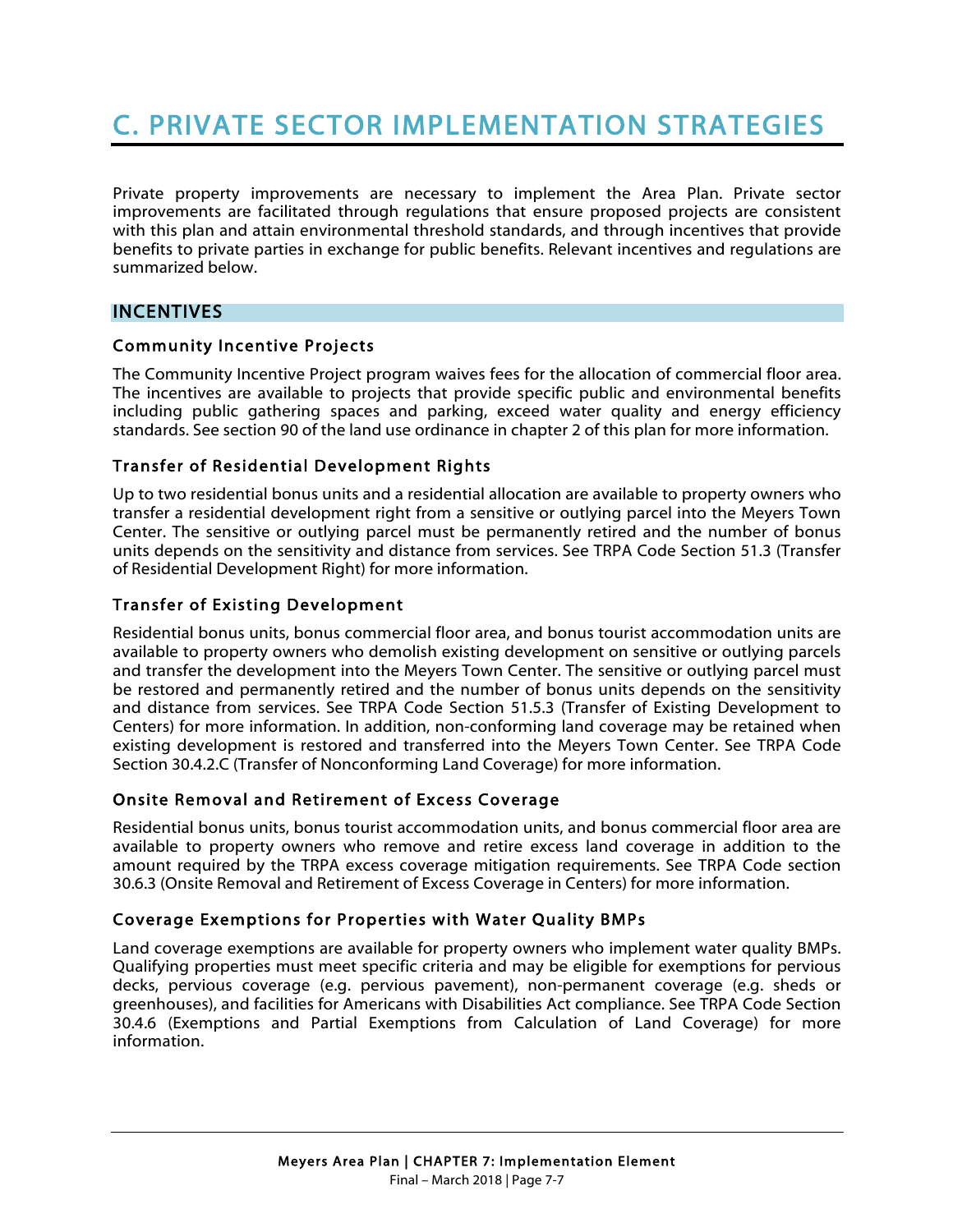#### Low-Income and Moderate Income Housing

Residential bonus units are available to project proponents proposing to establish deed-restricted low-income or moderate income housing. See TRPA Code Section 52.3.4 (Affordable and Moderate-Income Housing) for more information.

#### Environmental Mitigation Projects

Residential bonus units are available to project proponents who implement specific environmental mitigations such as contributing to an Environmental Improvement Program project, retiring sensitive land, or reducing land coverage. See TRPA Code Sections 52.3 (Multi-Residential Incentive Program) for more information.

#### REGULATIONS

#### Meyers Area Plan Design Standards and Guidelines

Proposed projects must be reviewed for consistency with the Meyers Area Plan Design Standards and Guidelines.

#### Environmental Documentation

Proposed projects must be reviewed for potential environmental impacts pursuant to the California Environmental Quality Act and TRPA Code Chapter 3 (Environmental Documentation).

#### Required Findings

Findings required by the TRPA Code and the El Dorado County Zoning Ordinance must be made prior to approval of a project.

#### Land Uses

Projects must be consistent with the Land Use and Zoning Ordinance of this plan, which incorporates by reference the El Dorado County Zoning Ordinance and the TRPA Code.

#### Site Development

Projects must be consistent with the development standards included in the Land Use and Zoning Ordinance of this plan, which incorporates the TRPA Code and the El Dorado County Zoning Ordinance by reference. Chapters 30 – 39 of the TRPA Code regulate site development

#### Growth Management

Development or redevelopment must be consistent with the TRPA growth management system as described in TRPA Code Chapters 50 – 53 and standards included in the Land Use Ordinance of this plan.

#### Resource Management and Protection

Projects and properties must be consistent with resource management and protection requirements in TRPA Code Chapters 60 – 68, and the El Dorado County Zoning Ordinance.